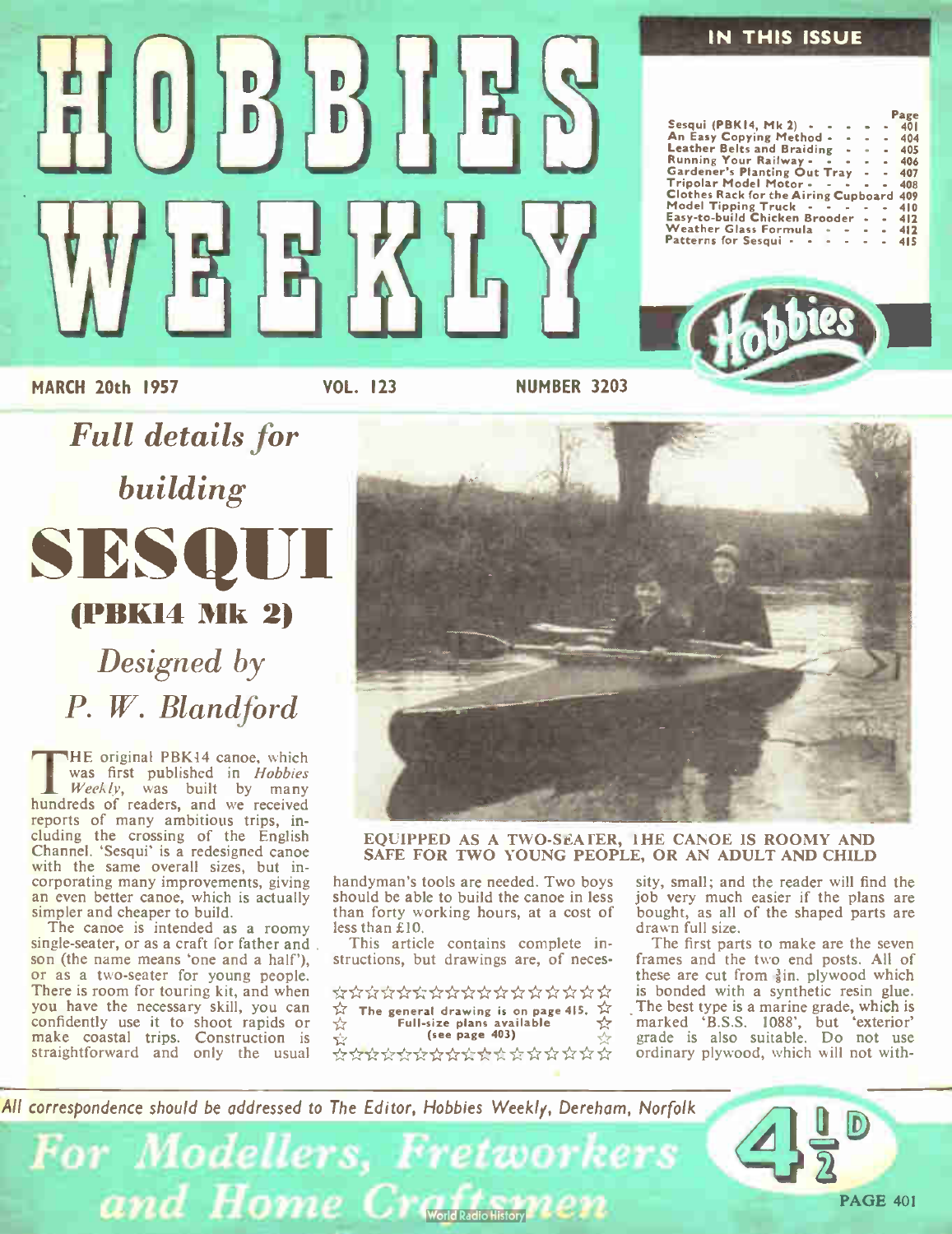stand damp conditions. If the plans are bought, put the full-size drawing over carbon paper and mark out the shapes.

If the canoe is to be built without the plans, make a full-size drawing of the outlines (Fig. 1), preferably drawing each frame complete and separate. Mark round the insides of the frames, about 2ins. in, as shown, for frames 2 and 6. Frames 3, 4, 5, and 6 are notched 10ins, wide for the bottom boards, but at frame 2 the boards rest on a strip of wood (see General Drawing).

The lengthwise parts may be any straight-grained softwood. Spruce is lightest, but rather expensive. Parana pine is a cheaper alternative. Mahogany is suitable, but do not use a heavy hardwood, such as oak or ash. All of the joints are held with brass screws and synthetic resin glue, such as Cascamite One-shot or Aerolite 306.

Make the hog (A) (General drawing).



The framework varnished and the hull canvas fitted, read) for fixing the keel and bilge keels, followed b) the deck.

#### MATERIALS REQUIRED

Wood - softwood, such as spruce or pine, except where marked. Sizes are finished widths and thicknesses, but lengths are full.

| Part                                                                                               | Name                                                                                                                                                                                                                                                                                                                                                                                                                                                                                                                                                 | No.<br>regd. | Length                                                                                                                                                                                                                    | Width                                                                                                                                                                          | <b>Thickness</b>                                                                                                                                                |
|----------------------------------------------------------------------------------------------------|------------------------------------------------------------------------------------------------------------------------------------------------------------------------------------------------------------------------------------------------------------------------------------------------------------------------------------------------------------------------------------------------------------------------------------------------------------------------------------------------------------------------------------------------------|--------------|---------------------------------------------------------------------------------------------------------------------------------------------------------------------------------------------------------------------------|--------------------------------------------------------------------------------------------------------------------------------------------------------------------------------|-----------------------------------------------------------------------------------------------------------------------------------------------------------------|
| A<br>B<br>Ċ<br>D<br>E<br>F<br>G<br>н<br>1<br>j<br>K<br>L<br>—<br>M<br><b>STORY</b><br>state of the | Hog<br>$\cdot$ $\cdot$<br>Gunwale<br>$\sim$<br>Coaming frame<br>$\cdots$<br>Deck stringer, forward<br>Deck stringer, aft<br><b>Stringers</b><br>$\sim$<br>Bottom boards<br>$\sim$<br>Keel<br>$\sim$<br>$\cdot$ $\cdot$<br>$\cdot$ $\cdot$<br><b>Bilge keels</b><br>$\sim$<br>$\cdot$ $\cdot$<br>Bilge (optional)<br>$\sim$<br>Rubbing strips<br>. .<br>Cockpit coaming<br>$\sim$ $\sim$ 1<br>Cockpit coaming<br>$\sim$<br><b>Back rests</b><br>$\sim$<br>$\sim$<br><b>Back rest</b><br>$\sim$<br>$+$ $+$ $+$<br><b>Back rest</b><br>$\sim$<br>$\sim$ |              | 12ft 7ins.<br>14ft. 6ins.<br>6ft. 7ins.<br>3ft. 8ins.<br>4ft. Oins.<br>14ft. 6ins.<br>6ft. Sins.<br>13ft. Oins.<br>7ft. Oins.<br>4ft. Oins.<br>$14$ ft. 6ins.<br>7ft. Oins.<br>Ift. 6ins.<br>8ins.<br>6ins.<br>1ft. 6ins. | $1h$ ins<br>$1\frac{1}{2}$ ins.<br>∄in.<br>$1 \times$ ins.<br>$1\overline{t}$ ins.<br>žin.<br>2ins.<br>Zin.<br>∄in.<br>Ĵin.<br>∦in.<br>3ins.<br>3ins.<br>2ins.<br>łin.<br>łin. | ∔in.<br>∔in.<br>∔in.<br>łin.<br>šin.<br>ŧіn.<br>≩in.<br>≩in.<br>∔in.<br>ķin.<br>Half-round<br>in, mahogany<br>∦in. mahogany<br>∤in, ash<br>žin. ash<br>žin. ash |

Small parts may be Cut trom waste from large parts.<br>
Frames: §in, marine (B.S.S. 1088) or external plywood, as on full-size drawing. A piece<br>  $29$ ins, ×52ins, will cut all parts.<br>
Canvas: Hull — one piece 15 ozs. proofed

 $\frac{1}{16}$  in. End covers — brass, 2 pieces 18ins.  $\times$  810.  $\times$   $\frac{1}{12}$  pints top coat, marine or good household  $\frac{1}{12}$  sundries: Paint — approx. 14 pints undercoat, 14 pints top coat, marine or good household

v<sub>arnish</sub> — 1 quart marine grade.

1 acks — *zin.* of gin. copper tacks.<br>Adhesives — 1 pack Aerolite 306 or Cascamite One-shot. 1 can Bostik C or 252.

Screws (brass, countersunk) -- 1  $\frac{1}{2}$ ins.  $\times$  12 gauge, 4 only (back rests). Iln.  $\times$  5 or 6 gauge, 1  $\frac{1}{2}$ in.  $\times$ 4 gauge, 1  $\frac{1}{2}$ in.  $\times$ 4 gauge,

2 dozen ( metal fittings).

Select a straight piece, mark it out, and taper the ends. Fix the frames and end posts by screws from below, and check that the frames are square across and upright before the glue starts to set. To ensure the canoe being built true, this assembly must be supported on something stiff. Ideally, this is a stout plank (Fig. 2), but the hog may be screwed to the floor or to a long bench. The plank is only needed for a few hours and will not be damaged, so a suitable one might be borrowed.

Stretch a string between the end posts and see that the parts line-up. Fix both gunwales (B) next, starting at frame 4 and progressing towards the ends, keeping opposite sides in step. Use the string to see that the framework does not distort and check that distances between frames along the gunwales are the same each side. At the ends, cut off the gunwales and bevel their inner surfaces to glue and screw to the end posts.

Bend the coaming frame strips (C) into place, fitting them into the notches on frames 2 and 6 and screwing and gluing to the open frames, using short pieces of wood in the corners to increase the gluing area. Fit deck stringers ( D) and  $(E)$  in the same way. At the stern stringers (E) must be planed thinner to fit between the gunwales, and at frame 6 notched into the slots. Stringer (D) needs a small block of wood to support it on the forward side of frame 2.



Left-The stern end of the framework, with the bottom boards in position showing frames 6 and 7.





402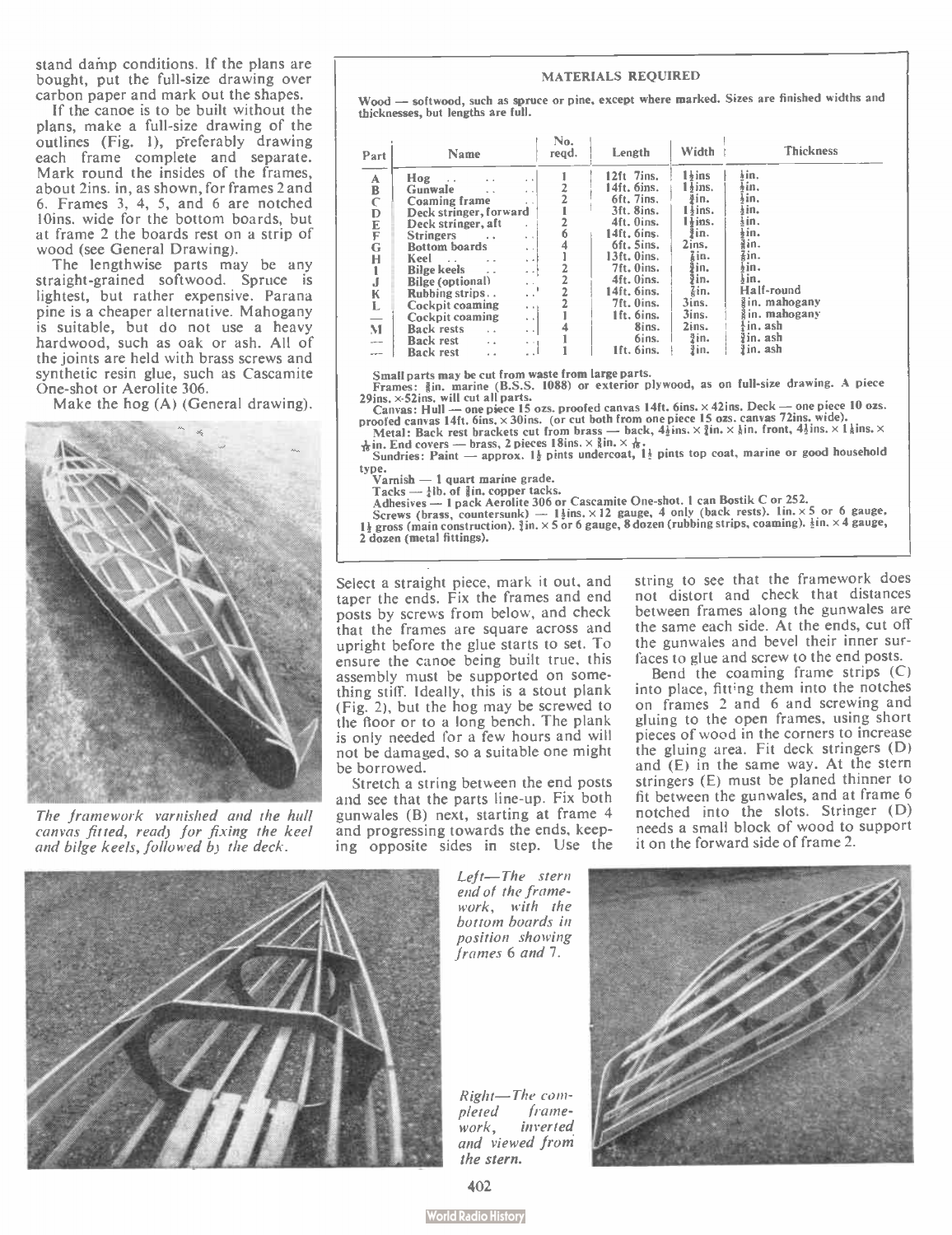Up to this stage, care must be taken to see that the framework does not get pushed out of straight, but once these parts are fitted there is little risk of distortion. The upper stringer (F) may be fitted at each side, in the same way as the gunwales, then the framework removed from the building slab and turned over. Support it evenly and fit the other stringers. At the ends do not try to twist the lower stringers too much, but cut diagonally across them to fit against the end posts ( General Drawing). There is no exact location for them, but see that they follow a fair curve from the last frames.

Make the bottom boards (G), using four waste pieces from the ends of stringers as crosspieces (Fig. 3). The two locating blocks stand up between the middle boards and hold them in with wood or metal turnbuttons.

Clean up the framework with glasspaper, making sure all exposed edges are well-rounded, then varnish all the woodwork. Use a marine varnish, and give two — or preferably three — coats.<br>Do not use household varnish, which will not stand up to conditions afloat. Paint may be used, if preferred, but varnish is smarter, and may be cheaper.

The usual skin for this type of canoe is a 15 ozs. proofed canvas for the hull, protected by two coats of paint, and a lighter proofed canvas for the deck. It is sometimes more economical to buy a wide piece of 15 ozs. canvas and cut the deck and hull side by side. There are also some rubberized fabrics which are suitable. They are smoother and do not require painting, but are mostly dearer. There may be some suitable plastic fabrics, but many of them tend to shrink and harden with age.

### SESQUI (PBK14 Mk 2)

#### FULL-SIZE DRAWINGS

The designer is the owner of the copyright in this canoe. Readers may build craft to this design for their own or club use, but anvone wishing to build for sale should .first communicate with the designer

Instructions given in this article are complete, but the work will be simplified if a set of plans is bought from Hobbies Ltd., Dereham, Norfolk; price 12/6 (post free). These include full-size drawings of the frames and other shaped parts, together with all other drawings and instructions, as well as instructions for making accessories, including sailing gear, trolley and

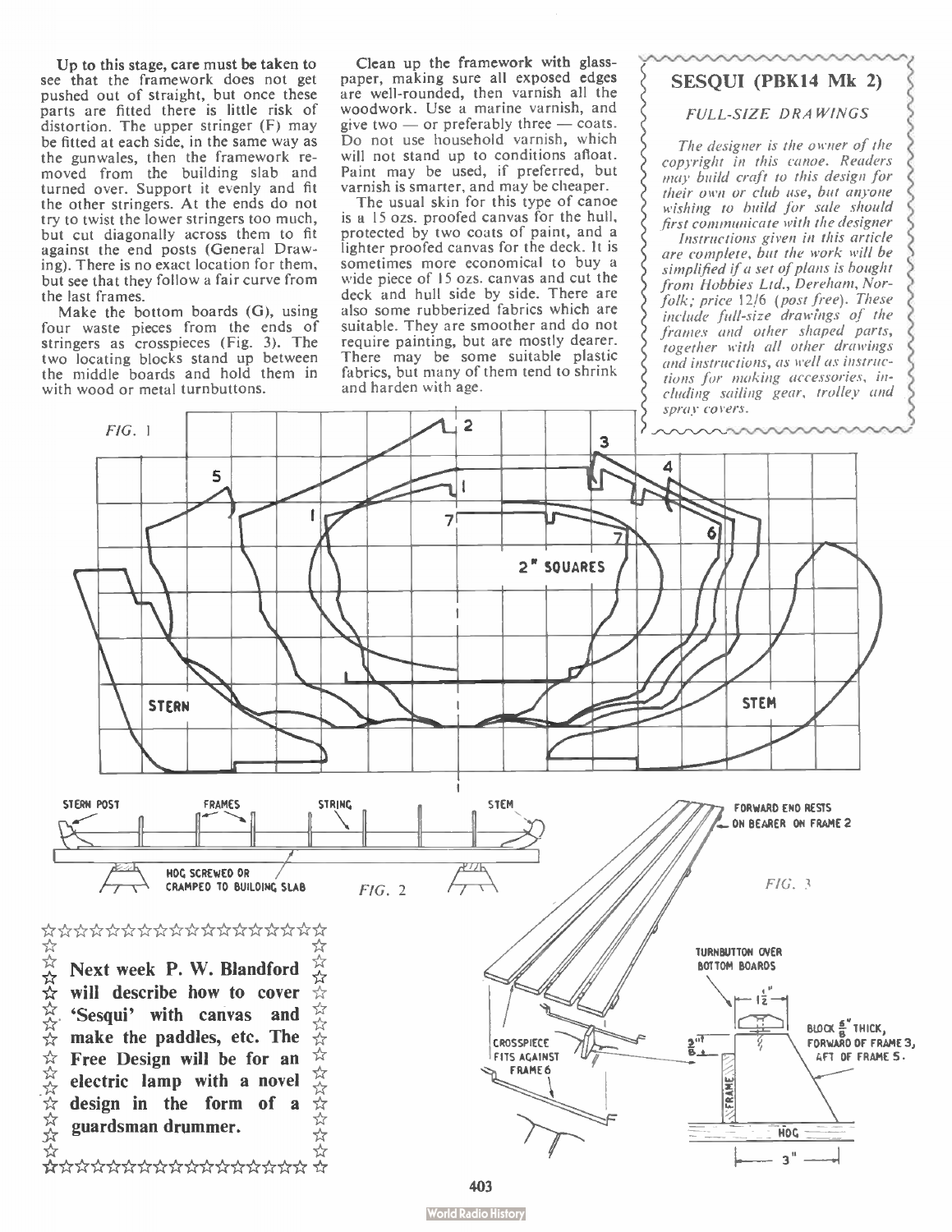# No camera is needed AN EASY COPYING METHOD

**W** OU can easily make facsimile<br>
or prints by means of the reflective<br>
process which does not require a camera OU can easily make facsimile copies of drawings, maps, pictures or prints by means of the reflective or other apparatus. All that is needed is some single weight photographic paper, preferably of the hard grade to produce contrasty ' negatives', developing solu-tion and an electric light. The work is done in the darkroom with the aid of the usual safelight.

# By S. H. Longbottom

A drawing for copying is laid on a piece of stout cardboard with a piece of photographic paper on top, the sensitive side being in contact with the printed surface. To ensure firm contact between the two, lay a piece of glass on top, perhaps held down with the assistance of weights. This firm contact is most essential, or the resulting image will be blurred.

Various types of paper require modified treatment, so where the paper is transparent tracing, lay a sheet of white paper underneath. If there is printing on the other side of the page lay a sheet of black paper, or stiff cardboard.

The drawing and paper so prepared are now exposed to a strong electric light, e.g. 100 watt lamp, arranged so as to introduce a yellow filter between light and paper, the purpose of which is to improve the contrast. You may use a piece of yellow glass, celluloid or cellulose wrapping. If the lamp is fixed temporarily in a box, a small window can be cut out and covered with a piece of the filter material. If you possess an enlarger, the filter may be placed in the negative carrier and the whole used for making the exposure.

and 10 seconds exposure helps to discover the correct exposure required. In this instance 7<sup>1</sup> seconds was found to be correct, but it should be appreciated that different results will be obtained with different lighting.

Any popular paper developer may be used for making the negative, providing it is a little stronger than usual, again to improve the contrast. For example, if the normal dilution is one part of



The next step is making a test strip to determine the correct exposure for our negative. In Fig. 1 you will observe four different densities. The whole strip was first exposed for  $2\frac{1}{2}$  seconds. The first section, on the left, was then covered by a piece of card and a further exposure of 2} seconds made. By repeating this process a second and third time a strip indicating the result of 2}, 5, 74



On the left is a negative made from a line drawing in the pages of an old book and on the right is the positive copy

developer to three parts water, it is preferable that only two parts of waterbe added. The paper negative should be fully developed, giving the image a decidedly dark appearance, yet contrasty when viewed by transmitted light, that is when held against the light and viewed through the back. The test strip previously mentioned should reveal this quite distinctly, while the accompanying illustrations should be some guide as to the appearance of the negative.

After development the prints are fixed, washed and dried in the normal manner, when you may decide whether to use them in this state or proceed a stage further by making positive prints.

#### Reversed image

It will be appreciated that the negatives now have a reversed image, with the black lettering appearing in white, but you can read all the printed matter through a mirror, or through the back of the print when held to the light. If positive prints exactly like the original are required it is quite easy to produce any number from our paper 'negatives'.

Make these positive prints in the same manner as when using the ordinary celluloid negative, by transmitted light passing through to the sensitised paper. Hence the need for using single weight papers which are much thinner than the heavy weight grades. You may use a printing frame if it will accommodate the negative, otherwise you may resort to the original method of placing a piece of clear glass and weights on the paper. Note this essential difference in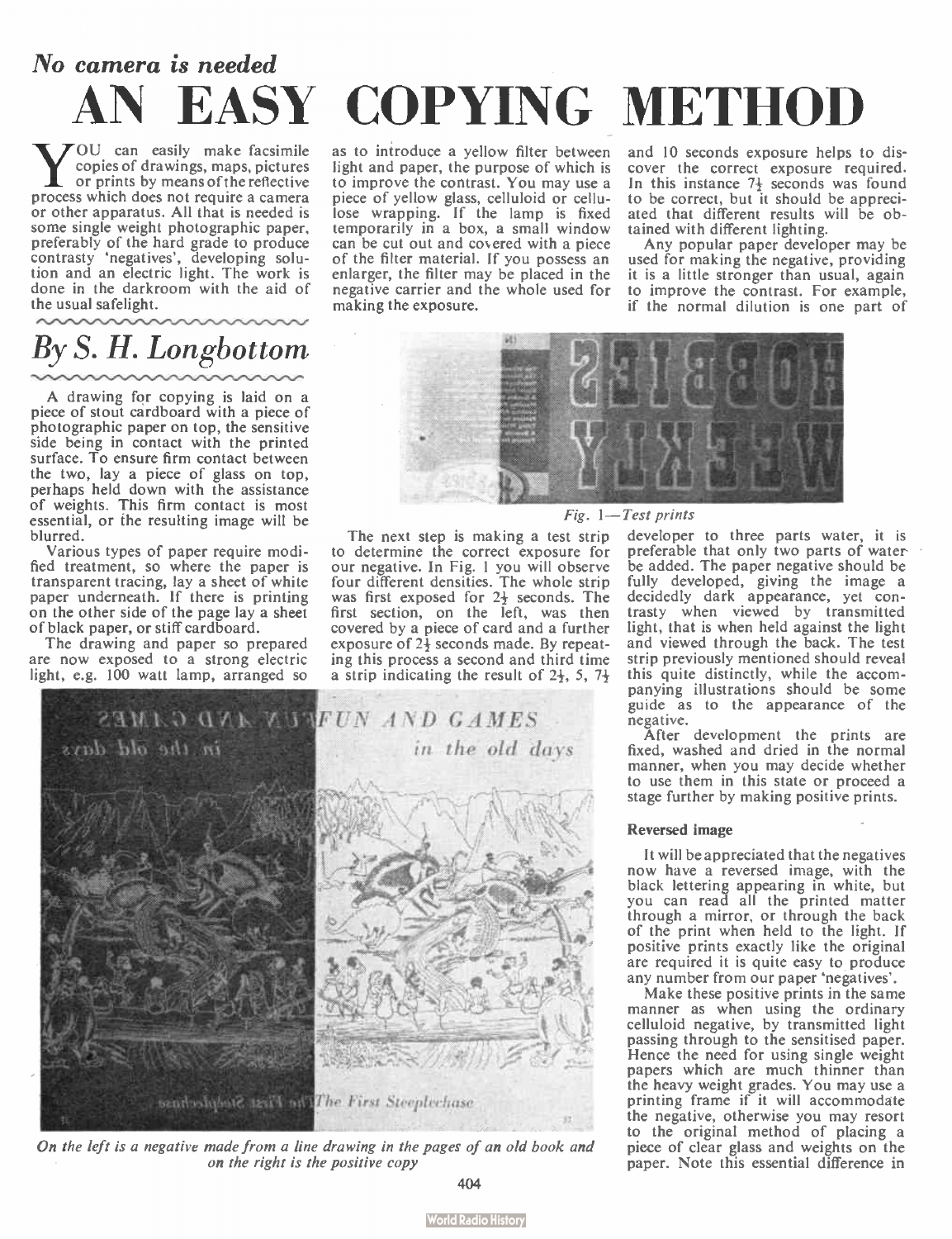making the positive prints. The new sheet of sensitized paper is laid on a flat surface, the negative on top but with both sensitive surfaces in contact with each other, the glass being laid on both. The light passes through the negative on to the paper underneath to produce the print. Moreover, there is no need to use a yellow filter for making the positive, but considerably more exposure is required.

In the illustrations shown, the first negatives were only exposed for 74 seconds, using a yellow filter. When making the positive we have to allow for the fact that the light has to pass through the paper and the time taken without the filter  $-$  was 45 seconds. Make another test strip to decide the correct amount of exposure required, using a strong developer as before.

Any type of black and white printed matter can be copied in this way once you have made the intial tests to match your own lighting arrangements, while coloured pictures will be reproduced in slightly different tones.



When copying a map from a book, it is best to lay a piece of thin opaque card underneath the page to ensure a firm, level contact with the photographic paper, and this cannot be over empha-

sized if you wish to produce clear images. Once the paper negatives have been made they will last indefinitely, providing they have been properly fixed and washed, and kept flat.

# LEATHER BELTS AND BRAIDING

**WARIOUS** types of straps and belts<br>very simple and useful shape is the<br>link as illustrated. Link belts are not ARIOUS types of straps and belts can be made from leather. One very simple and useful shape is the braided although their appearance is somewhat similar to that of a braided belt.

required sizes. Next, cut vertical slits in the rounded ends. The pieces are pulled through each other, as shown, and then fitted into position. Continue inserting links until the desired length has been reached. When making the slits in the leather, it would be advisable when the right and vice versa. This method will make the leather lie better and so give a much neater appearance to the finished article. The buckle parts are fitted between the last links of each end, and the leather stitched.



Braided straps are suitable for attachment to many leatherwork articles and the method of braiding is useful to know. Articles such as dog leads, belts, tassels, lanyards, etc., may also be easily braided.

The material used for braiding is thonging, and this is obtainable in suitable lengths from leather stores. The cross-over braiding method may be used for belts. An even number of strands such as four, six, eight, etc., is required.

Before commencing to braid, fasten the leather to a table or bench with a clamp. Take the first strand on the right-hand side and weave it over the second, under the third, over the fourth, under the fifth and over the sixth (see illustration). Take the next strand on the right-hand side and weave it across. This, you will notice was the second strand when you began and it will now be lying over the first strand on the left-hand side as indicated by the strand which is held in the left-hand (see illustration). Always the strand which is woven from the right lies over the last strand on the left.

#### SOLUTION TO CROSSWORD No.

Across: 1. Ever. 4. Version. 6. Epic. 9. Oral.<br>10. Shivery. 12. Agio. 13. Ere. 14. Press. 16. Con-<br>sult. 19. Erratum. 22. Paste. 25. Sue. 26. Adit.<br>27. Essence. 28. Hair. 29. Ergo. 30. Etchers. 31. Rues.

Down: 2. Virago. 3. Relays. 4. Visible. 5. Echo. 6. Sever. 7. Ogres. 11. Erect. 15. Sum. 16. Cap<sup>1</sup><br>17. Nisus. 18. Traders. 20. Author. 21. Umpire\* 23. Asset. 24. Teeth. 26. Acer.

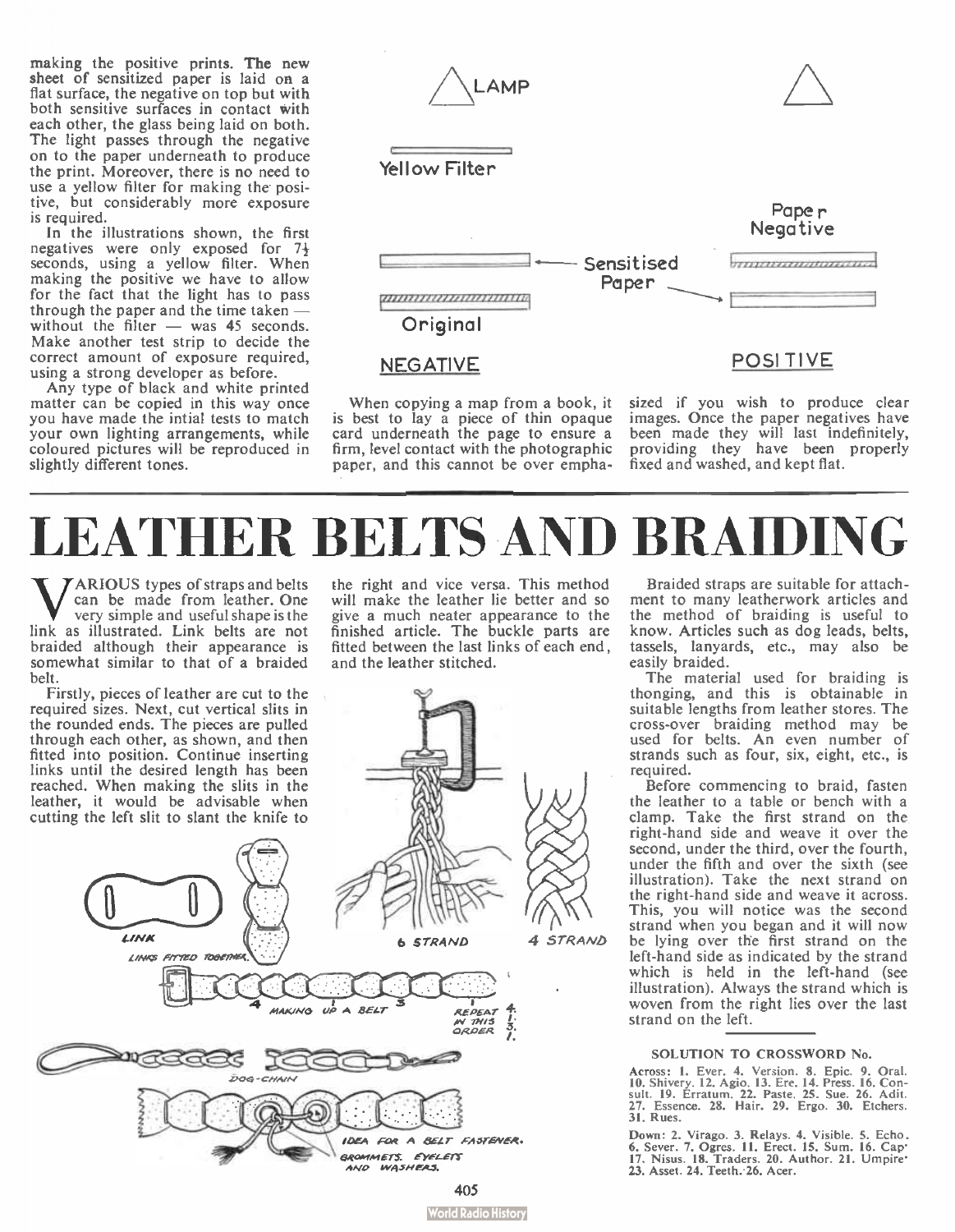

 $S_{\text{cor}}^{\text{on}}$ OME means of immediately disconnecting the source of current is very desirable with a model railway, because de-railed trains or carriages can cause a direct shortcircuit. If dry batteries provide current such a short-circuit will greatly reduce their life. The situation is more serious when an accumulator or mains unit is employed, as permanent damage can arise to these, due to the heavy current flowing.

It is thus best and safest to fit some arrangement which will guard against such difficulties. One of two methods is usual — a fuse, or a circuit-breaker or cut-out.



Fig. 1—Two types of fuse



The fuse is very satisfactory when trains are seldom de-railed, as the cost is extremely low. Two fuses are shown in Fig. 1, that at 'A' being of readymade type. These clip into a holder, and a new fuse may be inserted in a few seconds. They have the disadvantage that each fuse costs several pence, so that replacements become quite expensive if many short-circuits arise.

They can, however, be much recommended when the layout is so operated that the fuse is seldom caused to blow.

A much cheaper arrangement is shown at 'B'. Two small terminals are fixed to a strip of insulated material, and the fuse wire is held between these. When the fuse is blown it can be replaced in a short time, and the cost of the wire itself is quite insignificant. This method is thus much cheaper than the use of ready-made fuses.

#### Fuse to use

 $\Omega$ 

For maximum protection, the fuse should be of such a rating that it will blow immediately trouble arises. This

means that its current rating will be as low as possible. yet not so low that the fuse breaks down when the train is switched on.

Ordinary copper wire of suitable gauge is satisfactory for fuses. A 1-amp fuse will give good protection, and .002in. diameter wire, corresponding to 48 S.W.G., is suitable. If the train takes rather more current, a 2-amp fuse can be used. This may be

«36, or 43 S.W.G. For larger models, or circuits operating several trains, the following wires may be used: 3-amp,<br>-0044, 41 S.W.G., 4-amp, -0052, 39<br>S.W.G., 5-amp, -006, 38 S.W.G.

Fuse wire can also be purchased on cards, with various ratings. For a given current rating, this wire will be rather thicker than the copper wire above, as it is made from various alloys which melt at low temperature.

There is no need to know the exact fuse rating, provided the fuse does not blow when switching on the train, yet does blow if the rails are shorted.

#### Cut-out trips

A kind of magnetic 'fuse' is quite often used, to avoid any need for replacing burnt-out wire, and the manner in which this works will become clear from Fig. 2.

The trip is wired in one lead to the model, exactly as when a fuse is used. Current passes through the coil of the magnet, and to ' $X'$ , the circuit being completed by contact 'Y'. A spring tries to draw 'X' away from 'Y', but as the end of 'X' rests upon the iron armature, contact is maintained.

The coil winding is of low resistance, and does not affect the normal running of the train. But when a short arises, a much heavier current flows. This draws the armature towards the core, and  $'X'$ springs away from 'Y' thus interrupting



the circuit. When the trouble has been cleared, the trip is reset by hand.

A magnetic cut-out of this type is easily made up, parts being arranged as shown in Fig. 3. The magnet is wound upon an iron core. A piece sawn off a large bolt, about 1in. long, will do well for this, the bolt being fitted to a bracket, for mounting. Two discs of thin wood or stout card are fixed to the core, which is covered with insulating tape or brown paper, before winding.

The armature is a strip of thin iron about 2ins. long and  $\frac{1}{2}$ in. wide, pivoted upon a small nail or screw, a spacing sleeve being put on so that the armature is level with the magnet core. A double thickness of 'tin' from a household can will do for this part. The free end should be filed smooth, and a stop screw is driven in so that the armature can only move about  $\frac{1}{2}$ in. away from the magnet.

The thin brass strip is also about  $2$ in. by  $\frac{1}{2}$ in. or so, and is bolted to a small bracket as shown. The contact screw is filed to a point, and held upon a further bracket by lock-nuts. The parts are so arranged that the screws bear lightly upon the brass strip, as indicated, when the trip is set. When the armature is moved towards the magnet, the end of the strip is released, and the strip springs away from the contact screw, breaking the circuit. The whole will work very easily, provided there are no rough edges upon the surfaces of the armature or strip, where they meet, to impede tripping.

The magnet winding is not critical, and about 50 turns of 12 to 18 S.W.G. will suffice. If the trip tends to release when the train is switched on, some turns are removed from the magnet. It

#### • Continued on page 407

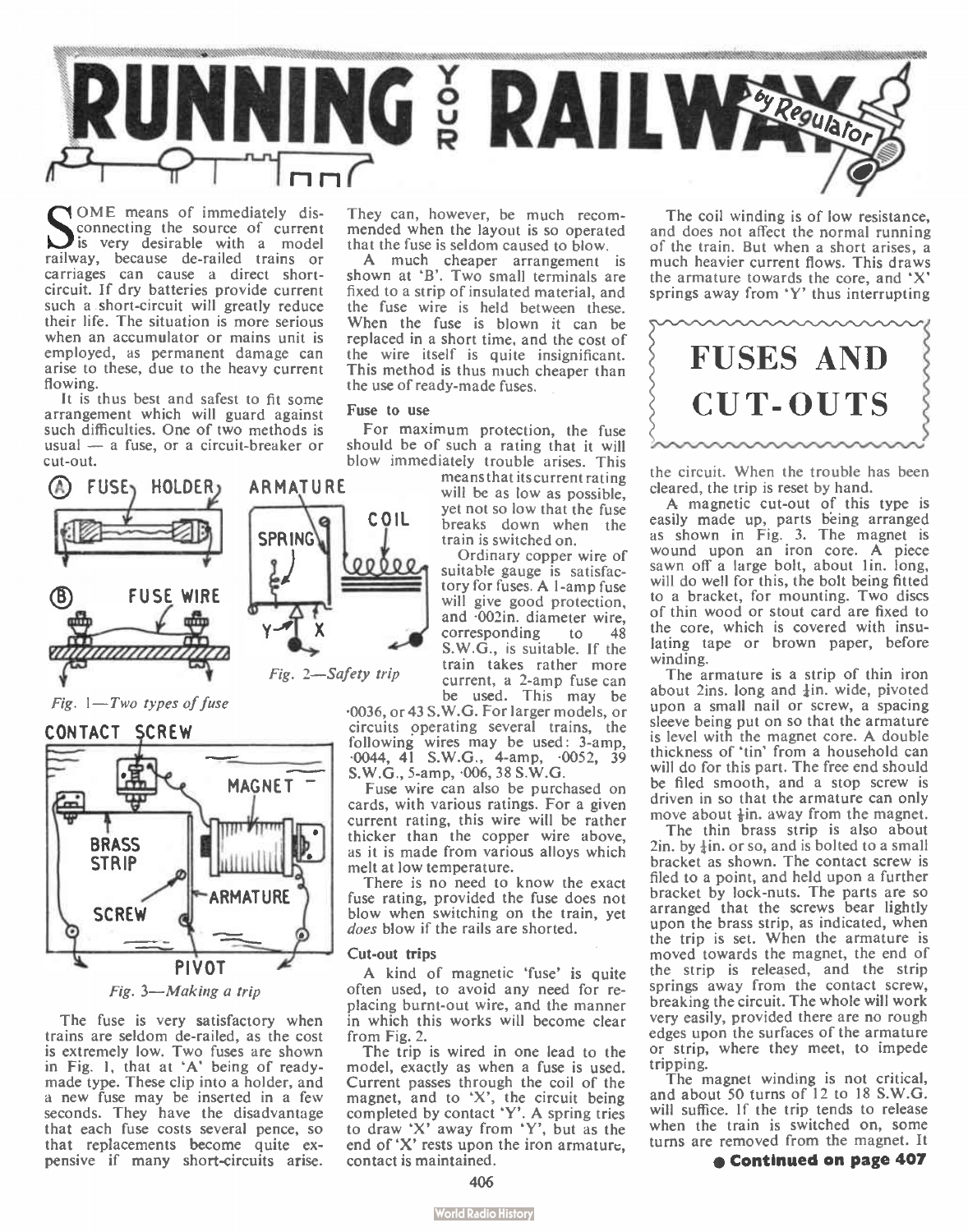# GARDENER'S PLANTING OUT TRAY

**P** LANTING out seedlings in the spring or bulbs in the autumn pro-<br>vides plenty of work for the busy vides plenty of work for the busy gardener. Anything which saves time, and makes the job easier will, no doubt, be welcome, especially if the gardener is also a housewife.



two pieces 6ins. wide, 39ins. long and  $\frac{1}{4}$ in. thick. The ends are cut from  $\frac{1}{2}$ in. thick wood 12ins. long and 2ins. wide. The handles are cut from  $\frac{1}{2}$ in. or  $\frac{3}{2}$ in. wood to the shape shown in (B). Draw out the shape direct on to the wood and



TUCK UNDER BASE STOUT AND SECURE **MATERIAL WITH DRAWING PINS** FLOCK OR COTTON WOOL PAD **BASE** I2'

now be used as a template for marking out the other handle.

When both pieces have been cut, the handgrips should be rounded off to give a comfortable hold for the fingers. Shaping can be done with a rasp or knife. Finish off by rubbing down with glasspaper.

The sides are shown at (C); they are cut from  $\frac{1}{2}$ in, wood and are 12ins. long and 2ins. deep. They are nailed to the bottom, ends and handles.

#### Kneeling pad

The construction of the kneeling pad is shown in the diagram (D). A piece of In. thick wood is cut to size 12ins. by I 2ins. On top of this is placed a pad of flock or cotton wool. Alternatively an old piece of blanket can be folded two or three times to make up a similar thickness. Finally cover with a piece of material large enough to tuck under all round. Secure underneath by means of drawing pins to allow easy removal for cleaning.

Before painting, the tray should be given one coat of wood preservative such as Cuprinol. This will keep the wood in good condition for many years. Give two coats of good quality paint to<br>finish off. (M.h.)

#### The gardening tray is arranged to provide two compartments for plants, labels, string, trowel or fertilisers, and a centre partition for a kneeling pad. The handles are placed conveniently for lifting, and it balances well even when the trays are full.

#### Use own measurements

The measurements shown are suitable for most requirements, but these can be modified if necessary, and actual construction adapted to suit the wood available.

Start off as shown in (A), nailing the ends to the bottom, which consists of Running Your Railway

must release at once when the rails are shorted. If it does not, the armature may not move freely, or the brass strip may press too tightly against it. Or the space between armature and magnet may be too great.

With very small models drawing very little current, especially from dry batteries, the trip can be much more sensitive, and 150 turns can be used. Thin wire is not suitable for the winding, because the resistance of the magnet would then prevent the train running well.

A fairly large surge of current always

**World Radio History** 

arises when an electric motor is switched on, and this will tend to trip the cut-out if it is too sensitive. Should this arise, turns may be removed from the magnet, as explained. Alternatively, the train may be started up slowly with a resistance controller, which will avoid a big current surge.

Some protective device, either fuse or cut-out, is very much to be recommended with any battery or accumulator, operated layout. When a mains unit is employed, as will be explained, it becomes almost a necessity, to avoid damage to transformer or rectifier.

<sup>407</sup>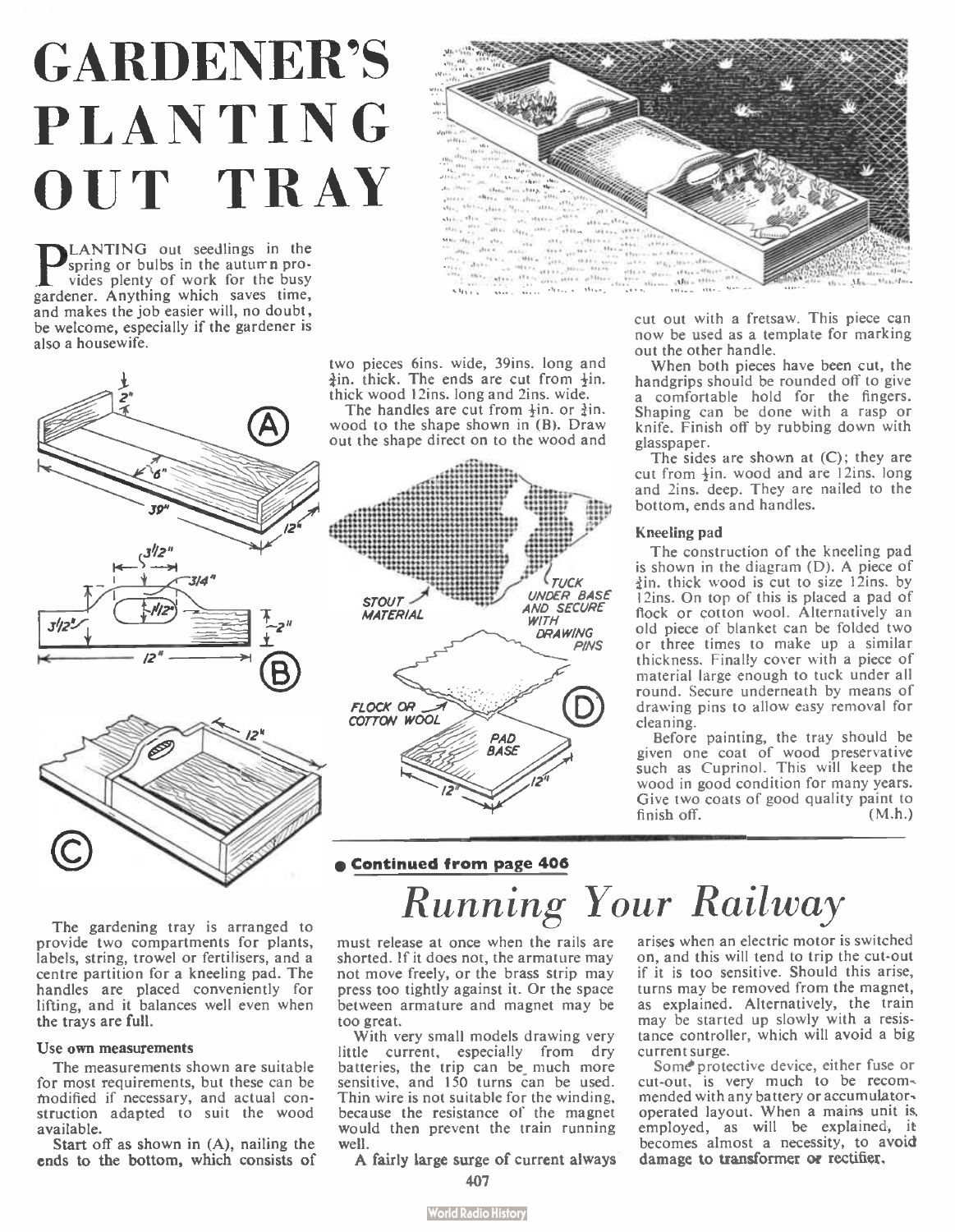# Build it yourself TRIPOLAR MODEL MOTOR



### By 'Modeller'

 $\prod_{\text{putr}}^{\text{I} \text{ is}}$ T is possible to build a useful model motor, which can be used for driving purposes, and which will run well from dry battery, accumulator, or a mains transformer. The motor described here has 3 poles, which makes it self-starting, and it can also be reversed if necessary, though no switch is included in the present instance for this.

The motor has both armature and field magnet of wound type, which means that it will run from both A.C. and D.C. If a permanent horseshoe magnet should be to hand, this can replace the wound field magnet. The motor will then run from D.C. only, but may be reversed by changing over battery connections, to reverse polarity. If such a permanent magnet is used, the size of the armature poles should be adjusted to suit, so that they will just rotate within the magnet limbs, with about  $\frac{1}{16}$  in. clearance.

#### Armature

Tripolar armatures are never easy to construct, but that used here is not unduly difficult, as the cores consist of three 1in. sections, including heads, sawn off three iron bolts about  $\frac{1}{2}$ in, in diameter. These bolts will only cost a few pence from an ironmonger. The three pieces are filed at an angle, so that they will meet as shown in Fig. 1, a. notch being filed to accommodate the axle. If initial sawing has been a little inaccurate, the pieces should be filed so that they are all the same length.

The axle may be a length of steel rod,

knitting needle, or a spindle from a constructional toy, about 3<sup>4</sup>ins. long. A small spirit lamp or blowlamp is necessary for soldering. This can be made by threading a dozen or so lengths of string or wool through a  $\frac{1}{2}$ in. hole in the screw-cap of a small bottle, and filling with meths.

The surfaces to be soldered must be clean and bright. Each armature piece is heated in the lamp flame and solder melted upon the surfaces to be joined. Cored solder will not require any additional flux. The axle is similarly treated.

It is now necessary to hold the three pieces, with axle, in their correct positions. This can be done by resting the three cores on a small tin lid, which has a  $\frac{1}{2}$ in. hole in the centre, through which the axle passes. The whole is then heated until the solder melts, and additional solder is added until any cracks are filled. The heat is then removed, and the armature allowed to cool undisturbed.



Fig. 3—Connecting diagram

If it does not balance when finished, a little filing will compensate for this. An unbalanced armature will vibrate when running.

#### Field Magnet

This is bent to the shape and size shown in Fig. 1, a strip of soft iron about  $\frac{1}{2}$ in. wide and  $\frac{1}{16}$ in. thick being used. A hole is drilled at  $(X)$  so that the core can be screwed to the baseboard. The straight portion is then covered with brown paper or tape, and about 600 turns of 26 or 28 S.W.G. wire

wound on. The same S.W.G. may be used for both armature and field, and it can be cotton or enamel covered. With the latter, care is necessary that the enamel is not scratched away, so that any turns short to each other, or to the core. This is particularly necessary when winding the armature.

The wire should be wound on very tightly, turns evenly side by side. If a layer of Cellotape is put on after each layer of wire, this will simplify winding and keep the turns in place.

Each pole of the armature has the same number of turns — at least 200 on each pole. The actual number which can be held depends on the gauge and type of wire, but having plenty of turns will increase efficiency. The poles are covered with insulating tape before winding. With enamel wire there must be no rough edges to break the insulation.

The poles must be wound in the same direction, when viewing them individually from their outer ends. To do



Fig. 4—Plan of motor

**COMMUTATOR** 

BRACKET

this, the armature is best held in the left hand, where poles and axle join. The first pole can now be wound with the right hand, the turns being counted. When the first pole is finished, a loop about lin, long is made in the wire. The armature is now turned one-third, to wind the second pole. When this is done, another loop is made, and the third pole is wound. Each winding must be in the same direction, or the motor cannot run. The end of the last winding is joined to the beginning of the first. This point, and the loops, are scraped ready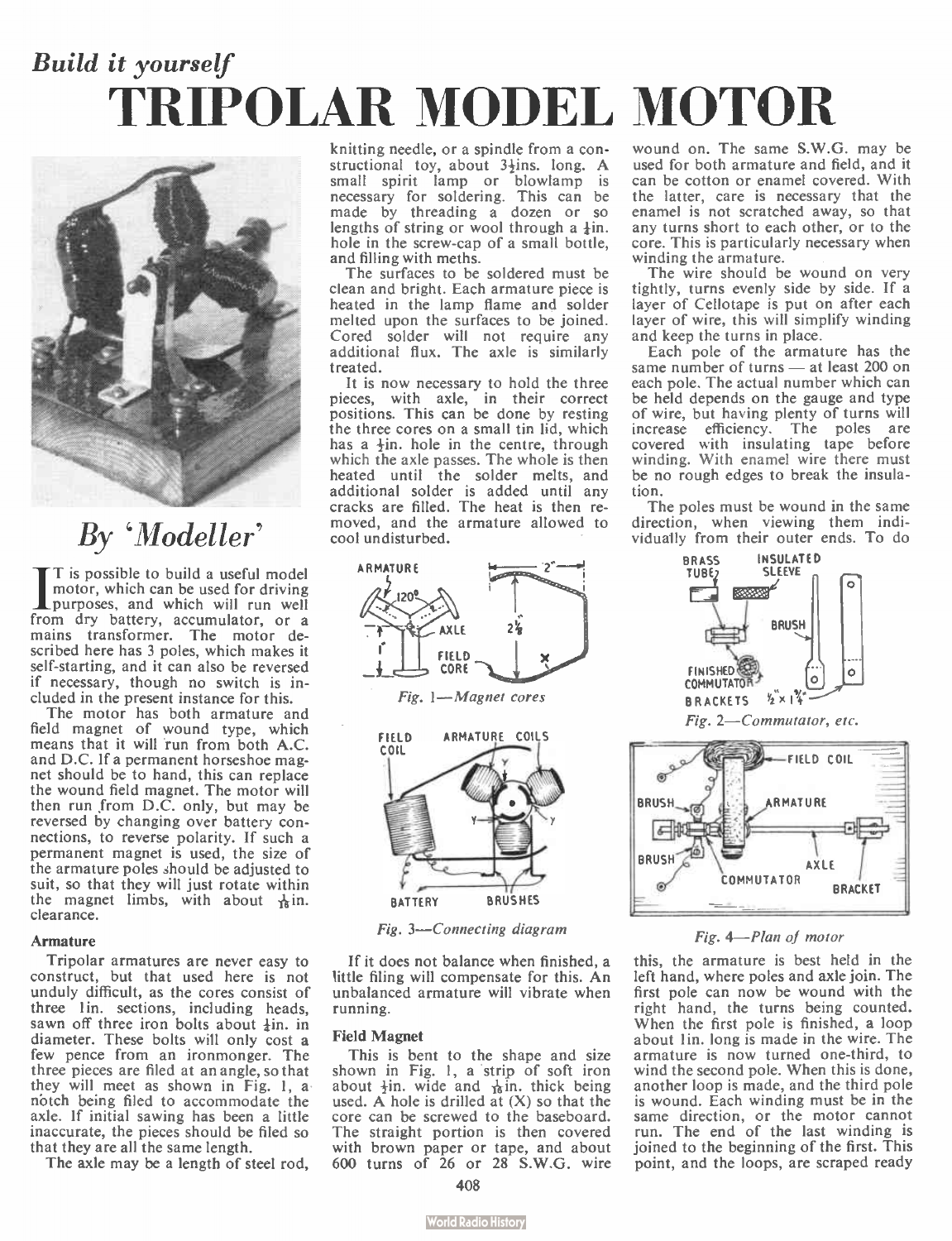for soldering. It is a good plan to varnish the windings and leave to dry, as this will prevent turns coming loose.

#### Other Items

Two brushes are required, preferably cut from thin brass, and two bearing brackets about the size shown in Fig. 2. The wooden base is 3ins. by Sins. by lin. thick. The bearings are drilled to provide a running fit for the axle.

The commutator consists of three segments insulated from the axle. It needs to be at least  $\frac{1}{2}$ in, long, but should not be larger in diameter than necessary. The insulated sleeve can be of wood, ebonite, or glued brown paper, of such a size that the brass tube is a push fit upon it. The tube is then carefully sawn into three segments, these being bound with glued thread to hold them in position. A clear space is left for the brushes to run, and also enough projection for soldering the leads in place.

When finished, the commutator is turned so that its segments are opposite the armature coils, as shown in Fig. 3. The three loops formed between the armature windings are now soldered to the segments, at (Y), as shown. Each

connection is exactly similar to the others, consisting of the beginning of one winding, and the end of the next.

The parts are arranged as in Fig. 4, so that the armature rotates between the poles of the field magnet. Though the motor will run with quite a large space here, power and speed will be increased by having only a very small gap between armature and field poles.

Both brushes bear lightly upon the commutator, and lateral movement of the axle is prevented by a washer and collar. So that the motor may run at maximum speed the commutator segments must be in correct relationship to the armature poles. If the commutator is a tight push-fit on the axle, it can be rotated a few degrees either way, in relation to the armature poles, to find the position which gives best running. This has quite a large effect upon results.

#### Connections

Two terminals are fixed to the baseboard for external connections. If it is wished to run the motor in the opposite direction, the two leads from the field winding are reversed. If a permanent magnet has been fitted, as mentioned, the two brushes are simply wired to the terminals, as no field coil will be present.

Wound as explained, the motor can be run from 6-12 V. Very low voltages will reduce power and speed considerably. Most economical running will be from a mains transformer, with A.C. mains only.

#### Reduction gearing

As with all electric motors, considerable reduction gearing is necessary with the average model, so that the motor may turn at full speed. Gearing, worms, or light belts can be used for this. The initial drive should be freerunning, or friction will reduce speed. If necessary, the latter can be governed by fitting a resistance controller in one lead to the motor.

It is possible to run the motor on half voltage by wiring the field and brushes in parallel, instead of in series. The current consumption will then be doubled. With a given voltage, this form of connection will give more power than the series method, but with less economical running.





THIS is a simple design for a coltes aircr which makes use of  $\sigma$  the narrow space found in most airing cupboards by the side of the hot HIS is a simple design for a clothes airer which makes use of the narrow space found in most water cylinder. Its construction should not present the average handyman with any difficulties if the instructions are followed carefully.

The size of the airer will, of course, have to be made to fit the individual cupboard space, but the design will remain basically the same.

The two side pieces (A) and (B) are made from 1 in. material and can be cut from one board 8ins. wide. These two pieces taper from lin, wide at the top to 7ins. wide at the base. The length should be about 36ins. After these side pieces have been cut and smoothed, a line should be drawn down the sloping side  $1\frac{1}{2}$ ins. in from the edge and marked off 2ins. down from the top and every 6ins. after that.

#### Insert dowels

Holes for  $\frac{3}{2}$ in, dowel should be bored at these marks. The dowel rails can next be fitted. A good method of doing this is to saw a slot in each end of the dowel, dip in glue, insert in holes and then drive in small wedges, care being taken to do this across the grain of the side pieces to prevent splitting.

When the rails have been fitted, a piece of 2ins. by 1in.  $(C$  on the diagram) is screwed to the back of pieces (A) and (B) at the top by means of four screws. Into this piece of wood are screwed two square hooks, two screw eyes being screwed into the side of the airing cupboard to match. The rack is then hung in position and a mark made where the bottom of the side pieces come to. A piece of 2ins. by 1 in. (rail D) is then fastened to the side of the airing cupboard slightly higher than these marks, so that this piece takes the weight of the rack.

When deciding the position of the rack remember that clothes will hang down below the bottom rail. The whole job can now be glasspapered and painted with enamel or left natural wood.

If two additional screw eyes are

screwed into the airing cupboard door, the rack can be lifted out and hung on these to make emptying and fitting much easier. (P.P.)

#### • Continued from page 410

#### MODEL TRUCK

the side-members. Insert a piece of  $\frac{3}{2}$ in. dowelling-rod and saw off the ends flush with the outside faces of the sidemembers.

Two more strips of wood, each  $4\frac{1}{2}$ ins. long by  $\frac{3}{4}$ in, wide by  $\frac{1}{4}$ in, thick, radiused  $\frac{3}{8}$ in. at both ends and drilled  $\frac{3}{8}$ in. diameter on the same centres (Fig. 8), are required as side-members for the lifting mechanism. Place one alongside the outside face of each of the front lugs, lining up the four holes, and insert a length of  $\frac{3}{2}$ in, diameter dowelling-rod. Cut off the ends flush with the outside face of each of the two side-members. Line-up the holes in the opposite ends of the side-members with the slots in the chassis-side-members and insert another length of  $\frac{3}{2}$ in, diameter dowelling-rod. Leave  $\frac{1}{2}$ in. at each end protruding beyond the chassis-side-members.

Black the chassis, wheel rims — to represent tyres, doors, radiator and cooling vents on each side of the bonnet, and paint the remainder of the upper works post-office red.

The lifting mechanism is not only easy and effective in operation but acts as a locking device when the body of the truck is in the down position. (C.L.M.)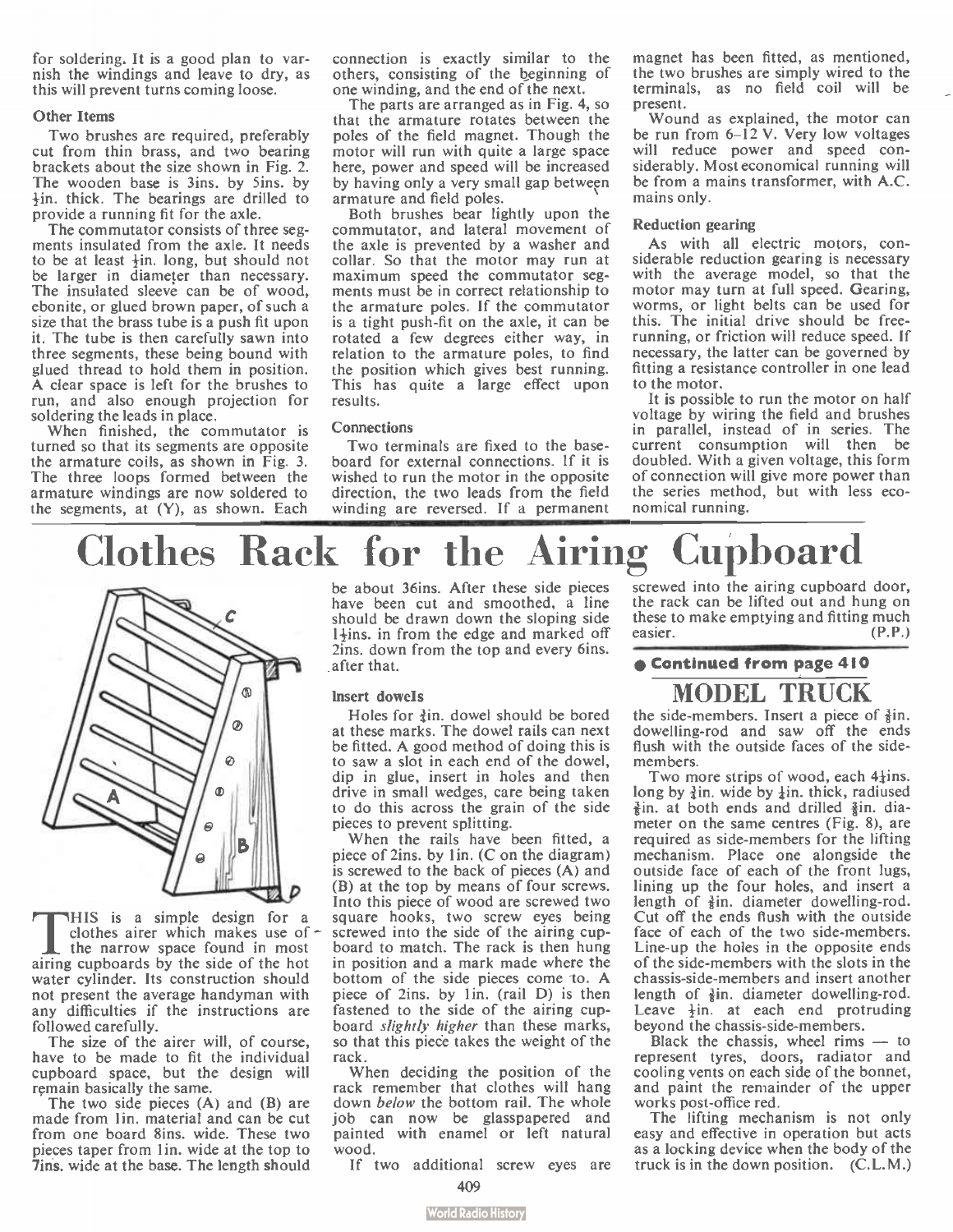# Made from 'odds and ends' MODEL TIPPING TRUCK

**MEL-MAKING** is, perhaps,<br>the most fascinating hobby in<br>measure of imagination, one can adapt ODEL- MAKING is, perhaps, the most fascinating hobby in the world. Given a reasonable almost any idea from practical everyday life, as, for instance, the simplified tipping truck detailed in the accompanying illustrations.

The materials for making it are few and simple. They include wood from a discarded soap box, a short length of dowelling rod, an empty cocoa tin, a few scraps of cellophane, a few nails, glasspaper, and a short length of stiff wire.

Now let us start off with the chassisframe. The first requirement is two strips of wood  $14\frac{2}{3}$ ins. long by  $\frac{3}{2}$ in, wide by  $\frac{1}{2}$ in. thick. Remove the corner at one end to a depth of  $\frac{3}{2}$ in., and put a  $\frac{3}{2}$ in. radius on the corner diagonally opposite. At the same centre, drill a  $\frac{3}{2}$ in. diameter hole. Then, at a distance of  $5\frac{2}{3}$ ins. from the opposite end, and with centres 3<sup>§</sup>ins. apart, drill two more holes  $\frac{3}{8}$ in, diameter through the thickness of the wood. Cut away the wood between the holes to form a slot  $\frac{3}{2}$ in. wide. The result should be as shown at Fig. 3.

The bonnet consists of a solid block of wood 3ins. long by 4ins. wide by 2ins. thick. Put a +in, radius along the front top edge (Fig. 1) and along the two top side edges (Fig. 4).

Cut two more strips of wood, this time  $4\frac{1}{4}$ ins. long by  $\frac{3}{4}$ in, wide by  $\frac{1}{4}$ in. thick, for the axles. Glasspaper smooth these, the bonnet and the two side-members. Place the side-members in position (Figs. 1 and 2) parallel  $3\frac{1}{2}$ ins. apart and glue on the bonnet with the front edge level with those of the sidemembers. Glue the axles in position also — the front 1 $\frac{3}{4}$ ins. back and the rear  $2\frac{3}{10}$ ins. forward — leaving  $\frac{1}{2}$ in, of the end of each protruding beyond the chassis.

The driver's cab consists of two sidepieces cut to shape from lin, thick wood, as shown at Fig. 5, a back piece 3+ins. square by  $\frac{1}{2}$ in, thick, the floor 4ins. long

by 2ins. wide by  $\frac{1}{2}$ in. thick, and the roof  $3\frac{1}{3}$ ins. long by  $1\frac{3}{3}$ ins. wide by  $\frac{1}{4}$ in. thick. Glasspaper smooth these also and, to produce the most realistic effect, stick a scrap of cellophane over the windscreen and window openings. It will be neces $s$ ary — when the cab is erected — to put a suitable radius on the front top edge of the roof.

Four discs 2<sup>4</sup>ins. diameter, cut from  $\frac{1}{2}$ in, thick wood are now required for the





wheels. Use large dome-headed tacks (Figs. 1 and 2) to attach to the axles.

For the body of the lorry, a piece of wood 10ins, long by 6ins. wide by ¡in. thick is necessary. Two side-boards<br>10ins, long by 2ins, wide by  $\frac{1}{2}$ in, thick, and two end-boards 6ins. long by 2ins. wide by  $\frac{1}{2}$ in, thick are also needed. Cut two discs  $1\frac{1}{2}$ ins. diameter from  $\frac{1}{2}$ in. thick wood and drill a  $\frac{3}{8}$ in, diameter hole through the centre of each. Divided, as shown at Fig. 6, they form the four lugs required.

Again glasspaper smooth all the parts, and assemble the front end and two side-boards of the body. Glue also the four lugs in place on the underside of the body (Fig. 6). Attach the tail-board by passing a suitable length of wire through the two eyelets screwed into the end face of the base-board in line with two more eyelets formed by bending over the protruding ends of a couple of metal strips nailed to the tail-board, as shown at Fig. 1. Hook over the ends of the wire to secure. Two more metal strips pivoting on the top end faces of the side-boards like turn-buttons hold the tail-board in the up-position.

Pláce the body in position on the chassis and line-up the holes in the two rear lugs with those at the back end of • Continued on page 409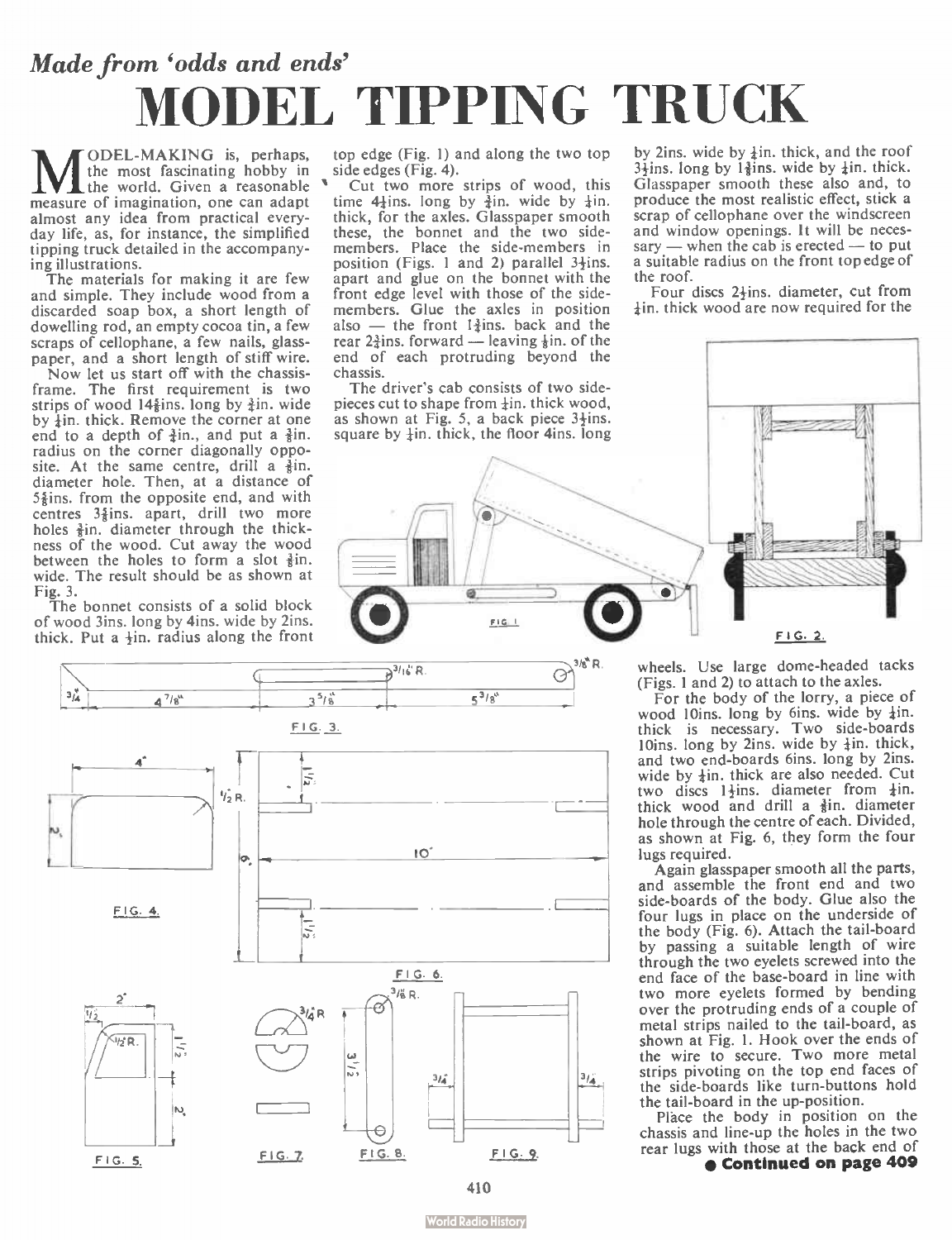

Proof from some of my pupils





16ins. My magnifidue to 'Dynamic-<br>Tension', (A.M., (A.F.A., Londo  $London, E.1$ ).

Chest 48ins, biceps Justly proud of<br>16ins My magnific what a man, at 40 cent development years of age, can (A.F.A., London).



Are you skinny, underdeveloped and self-conscious about it? You're in a rut! Other manlier, healthier chaps are getting all the fun. But I can change all that for you. Give me just 7 days to prove it!

I don't care how young or old or weak you are. If you can flex your arm I can add solid MUSCLE to your biceps. I can broaden your shoulders, add inches to your chest, give you a vice- like grip, and powerful, tireless legs.

I don't dose or doctor you. I've no use for weights and apparatus. All you do is<br>apply my famous 'DYNAMIC-TENSION' to the 'sleeping' muscle-power in your<br>body. This natural discovery of mine changed me from a 7-stone weakl

#### YOU GET RESULTS FAST

Using 'Dynamic-Tension' only 15 minutes a day, in the privacy of your own<br>home, you quickly begin to develop yourself — inside and out! You "trone-<br>up" your entire system. Confidence, drive and surging ambition are yours!<br> Only then will you really know what it is to LIVE!'

4

œ

FREE Thousands of fellows have used my marvellous system. Read what they say — see how they looked— before and after — in my book " You, Too, MY 32- PAGE

Can Be a New Man".<br>Send now for this book — FREE. Send now for this book  $-$ It tells all about 'Dynamic-Tension', shows what I can do to change you into the man that men respect and women admire. Address coupon to:— Charles Atlas (Dept. 102-0), 2 Dean Street, London. W.1,

**CHARLES ATLAS** (Dept. 102-Q), 2 Dean St., London, WI I Want proof that 'Dynamic-Tension' will make me a New I<br>I MAN, Send me your Book, "You, Too, Can Be a New I<br>- Man'', FREE, and details of your amazing 7-DAY TRIAL OFFER. NAME AGE (CAPITAL LETTERS, PLEASE)

ADDRESS

•os »MI «MIL 11

**POST COUPON NOW** 

# **HOME DECORATION & CARPENTRY**

New ideas in the lounge? Fitted cupboards in the kitchen ? This is the opportunity to do those jobs you've always THOUGHT you could do. Here is a special reprint for the spring of these well-known and popular books. They sell fast! Do not miss this chance to get your set  $\mathsf{NOWLEDW}$ 

### All the information you need at your linger tips

Numerous illustrations and plans given at every stage for all types of work

HOME DECORATION Part I deals with outside work-order of procedure, safety precautions, tools and equipment-preparing and repairing | cement, brick, stone and glass— rubbing and scrubbing paint and varnish undercoating and finishing doors, gutters, windows, pipes and other features. Part II fully covers interior decorating. Separately deals with Ceilings, Walls, | Woodwork and Floors—their cleaning and preparation, best materials and methods—suggests schemes for different rooms—tackles individual problems. Instructions all through for estimating materials needed and for mixing and | matching colour.

CARPENTRY Forgotten how to do a dovetail joint? First remind yourself of the basic practices and then follow this book through the house and out into the garden and garage. Full chapters on tools—woodworking and finishing—all kinds of joints— how to make carcases, frames, drawers, how to fit hinges—glue—veneers. Chapters on furniture and fittings throughout the house together with instructions for smaller articles. Garden 'fittings' are also dealt with. Cutting lists are given for ordering and there are sketches and plans for every stage.

WILL BE SENT ON SEVEN DAYS APPROVAL FREE OF COST OR THE DRIVE OF STATION TO PURCHASE—COMPLETE & POST COUPON TODAY

### FREE EXAMINATION FORM

To the New Era Publishing Co. Ltd., 45 New Oxford Street, London, W.C.1

Please send me, carriage paid, for my inspec-tion Home Decoration and Carpentry in two volumes. 1 understand that I am under no obligation to purchase, provided the books are returned within seven days. If I keep the books I agree to remit to your address 5/- within eight days of receipt of books, five monthly payments of 5/- and a final payment of 7/6 ( completing the subscription price of El I7s. 6d.). Cash price within eight days  $\left| \right|$   $\left| \right|$   $\left| \right|$   $\left| \right|$   $\left| \right|$   $\left| \right|$   $\left| \right|$   $\left| \right|$   $\left| \right|$   $\left| \right|$   $\left| \right|$   $\left| \right|$   $\left| \right|$   $\left| \right|$   $\left| \right|$   $\left| \right|$   $\left| \right|$   $\left| \right|$   $\left| \right|$   $\left| \right|$   $\left| \right|$   $\left| \right|$   $\left| \right|$   $\left| \right|$   $\left| \$ 

| I Surname |
|-----------|
|           |
| Residence |
|           |
|           |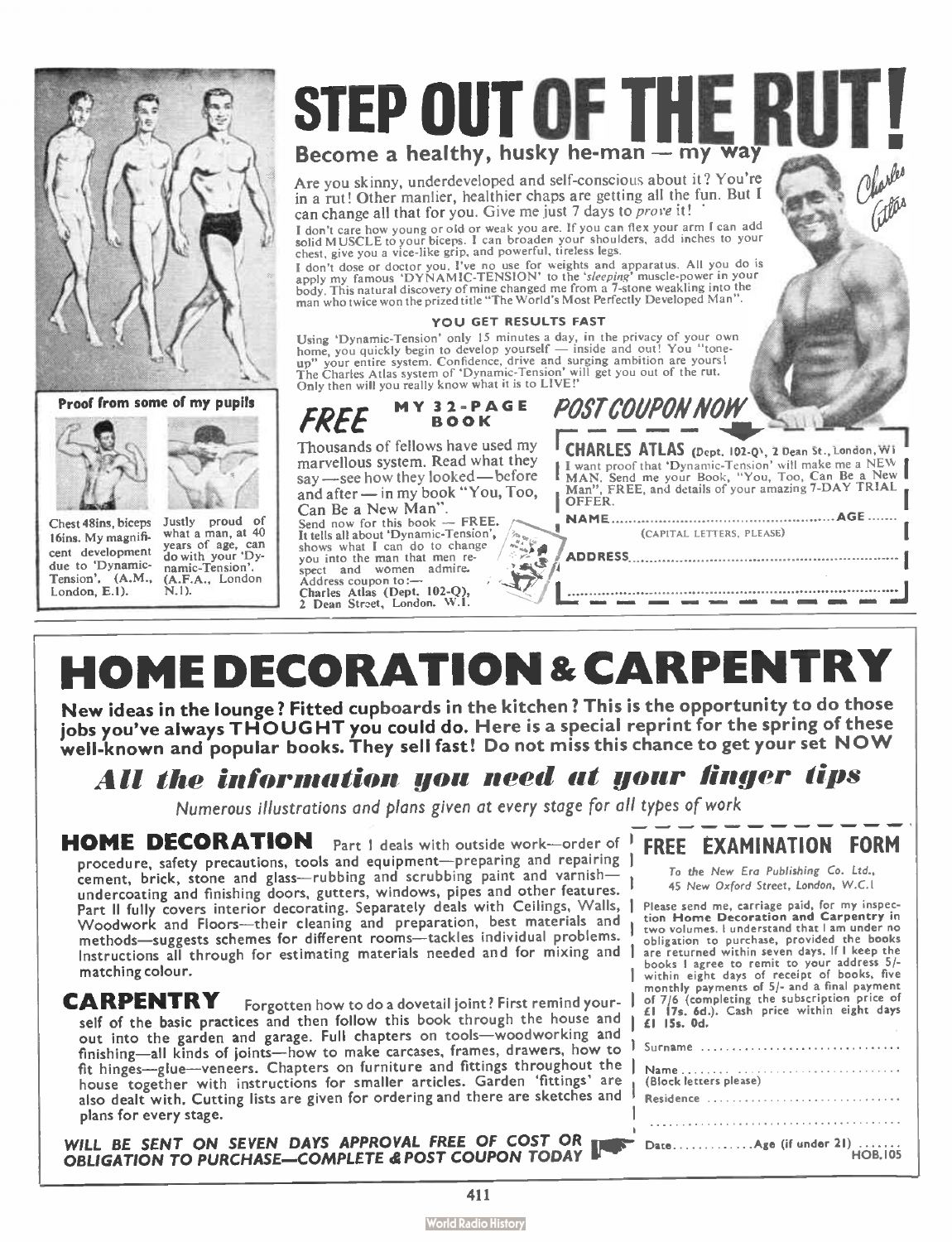# Rear your own fowls Easy-to- build Chicken Brooder

**I**N September, point-of-lay pullets<br>will cost between twenty-five to<br>dirity shillings each, whereas day-old<br>pullats now go four shillings N September, point-of-lay pullets will cost between twenty-five to pullets now cost three to four shillings. Obviously it is far cheaper, and incidentally, more satisfying to rear your own pullets from chicks to provide a steady supply of fresh eggs next winter.

In this article I am going to show how a brooder, capable of rearing twelve



chicks, can be made very cheaply. The one I made runs off a paraffin lamp but the heating system can easily be adapted to run off an electric bulb.

One compartment of the orange box is to be the actual brooder, the other will be a small run.

Cut a hole about 6ins. by 6ins. in the bottom of the middle wall of the orange box. This is to give the chicks access to the run.

Nail the 2ins. by 1in. strips around the top of the box, so that there is a flat 1 in. ledge all around the top.

Place the hurricane lantern in the middle at the end of the box and mark out a square so that the base of the lantern slips through the hole and no sides of the lantern rest on the sides of the square.

The lantern can be kept upright by hooking the handle over a nail fixed in the rear wall.

The spaces around the base of the lantern will let in all the fresh air required.

#### Netting 'guard'

Cover over any slits in the sides with scrap-wood on the outside, the tops of orange boxes are very useful here.

To prevent the chicks from being too close to the lamp a frame of  $\frac{1}{2}$ in. mesh wire netting is made and placed in front of the lamp. The netting can either be nailed to the sides of the box, w:th the loose ends of the wire on the lantern side of the brooder or a frame made which is held upright by two short runners fixed to the sides of the box.

Beat out the sides of a large tin into a semi circular arc. This is placed behind the lantern and will reflect the light and heat on to the chicks.

> Next take your plywood. This should lie comfortably on the top of the brooder. A handle can be fitted but the top need not be hinged.

Cut two holes in the lid, each about 1in. across. One is a spy hole over which a small piece of glass can be fitted with Sellotape. The other is to allow the paraffin fumes to escape, but will not be needed, of course, if an electric bulb is employed. Take a tin, the diameter of which is a little larger than the top of the lantern and cut a hole about 1 in. across in it.

The tin should be shallow enough to fit over the top of the lantern, while the lid lies flat on the brooder.

Screw the tin on to the lid so that the two holes coincide.

Finally, nail a piece of thick material over the hole in the centre partition of the brooder, having first cut several vertical strips in it. This will keep the warmth in, but allow the chicks to come out into the run.

Additional warmth will be provided if the inside of the brooder on the chickens' side of the wire is lined with MAIN ITEMS REQUIRED

1 strong orange box — 2ft. 6ins. by 1ft. 3ins. by Ift. I hurricane lantern ( 12ins. high approximately) 1 piece plywood — 16ins. by 16ins. 2 strips 2ins. by lin. each 2ft. 8ins. long 2 strips 2ins. by lin. each 1ft. 3ins. long 1 strip  $\frac{1}{2}$ in. wire mesh - 1ft. 3ins. long. I large tin

several thicknesses of newspaper.

As the chicks get bigger, a run should be placed at the end of the orange box, which should be kept in an outhouse, away from draughts, and stood on four bricks.

#### Add another box

When the chicks are three weeks old it will be found that they will not all fit into the brooder at night. All one has to do is to fix another box on top and extend the fumes outlet, so that half of the chièks can roost on the lid. The rising warm air should keep them quite warm until they are old enough to go into a chicken house.

The temperature of the brooder should be 95'F. for day old chicks and afterwards 90°F. After the chicks have settled down they should not huddle up to the light, nor should they keep right away from it. When they spread themselves over the floor, the temperature is just right.

The lamp will need filling twice a day, costing about sixpence a week to run.

When one considers that a broody hen is liable to tread on some of her chicks when she first receives them — an expensive habit at four shillings a time — I think that there is a lot to be said for this type of brooder. (R.E.G.)

## Weather Glass Formula

THIS is the traditional formula for the 'storm' or 'weather' phials<br>which used to be attached to old<br>barometers, or sold as separate items. HIS is the traditional formula for the 'storm' or 'weather' phials which used to be attached to old

The actual 'weather glass' consists of a sealed glass tube or phial filled with a colourless liquid. With changing weather the appearance of the solution also changes, and thus forecasts coming conditions. For most reliable results the 'weather glass' is exposed to a north light and hung in a sheltered position shaded from direct sunlight.

In bright conditions, continuing fine, the solution is quite clear. The appearance of crystals in the tube heralds the approach of changing conditions,

the larger the crystals appear in the tube, the colder the weather will be.

Threads of Crystals forming in the upper part of the tube indicate winds. Crystals forming at the bottom indicate frost, large flakes of crystals snow or cloudy weather. If the solution is dull, but with no definite crystal formation, thunder is probable.

Constituents of the solution:-

| 2 drachms            | camphor           |
|----------------------|-------------------|
| $\frac{1}{2}$ drachm | potassium nitrate |
| $\frac{1}{2}$ drachm | ammonium chloride |
| 2 fluid ozs.         | water             |
| 2 fluid ozs.         | absolute alcohol  |
|                      | (R.H.W.)          |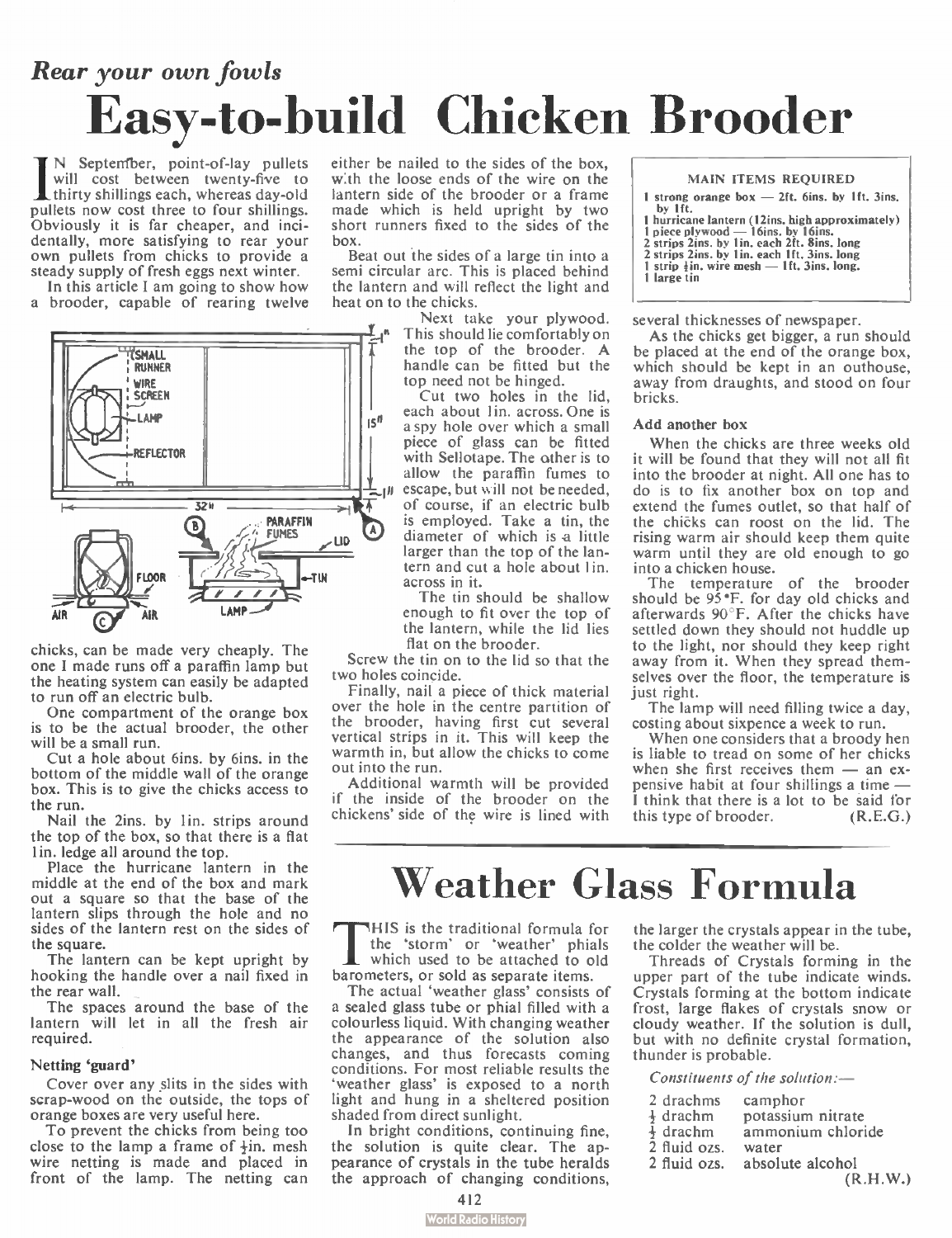# Safeguard your copies of 'HOBBIES WEEKLY'

### The amazing `EASIBINDER' (Pat.) makes it simple

With the new *EASIBINDER*, specially prepared tor Hobbless, you can bind each copy of<br>Hobbles Weekly as you get it, turning your favourite magazine into a permanent, easily-<br>consulted library of immense value, and avoidin each EASIBINDER. Get one today and take care of your copies of Hobbies Weekly.

NOTE! I for those who prefer to bind each volume (26 copies) in the orthodox way,<br>indexes are published for each completed volume and cost 1|- each each, and<br>indexes are published for each completed volume and cost 1|- eac

October 3rd 1956 ( No. 3179) was the start of a new volume

| One 'EASIBINDER'<br>holds two volumes<br>$(52 \text{ copies})$ | To: HOBBIES LTD., Dept. 99, Dereham,<br>Norfolk.<br>PLEASE SUPPLY  EASIBINDERS<br>at 8/6 each. P.O. for  is enclosed. |
|----------------------------------------------------------------|-----------------------------------------------------------------------------------------------------------------------|
| $\forall$ Easy to use                                          | <b>NAME</b><br><b>ADDRESS</b>                                                                                         |
| <b>Post today</b>                                              | $\frac{1}{2}$                                                                                                         |



Yours

for<br>only

 $8|6d$ 

### at home under famous French artists

How often have you wished you could draw and paint? Just for pleasure or for the money you could make.

Thousands have taught themselves in their spare time. So can you, quicker than you ever thought possible, through the coaching and instruction of famous French artists. The lessons (in English, of course,) come direct from Paris. You send your efforts to Paris and your individual corrections and personal advice (also in English) come direct from Paris, too.

There is no art school in the world like the famous Paris A.B.C. School of Art. None with so many thousands of successful students. What they have done should be just as easy for you!

**Send this Free Form To-day**<br>You owe it to yourself to learn more about the wonderful training you<br>can now get from the famous Paris A.B.C. School of Art. Send this<br>coupon with 2d. stamp for postage to the London Office or

#### FREE COUPON

| The Paris A.B.C. School of Art (Dept. 5) 42 Weibeck St., London, W.1<br>Please send free copy of your new illustrated Brochure |  |
|--------------------------------------------------------------------------------------------------------------------------------|--|
| Mr. Mrs or Miss                                                                                                                |  |
| <b>ADDRESS</b>                                                                                                                 |  |

## NEW! THE PRACTICAL WAY of learning RADIO • TELEVISION • ELECTRONICS

AMATEUR S.W. RADIO · MECHANICS · PHOTOGRAPHY · CARPENTRY, etc., etc.

 $\boldsymbol{H}\boldsymbol{E}\boldsymbol{W}$ —Experimental outfits and lesson manuals sent on enrolment remain the<br>student's property. Tutor allotted to each student for personal tuition throughout the course.

In radio and television courses, specially prepared components are supplied which<br>teach the basic electronic circuits (amplifiers, oscillators, detectors, etc.) and lead<br>by easy stages, to the complete design and servicing

THESE PRACTICAL COURSES ARE IDEAL,AND MAY BE YOURS FOR MODERATE COST

Fill in the coupon to-day for a free Brochure. There is no obligation whatsoever. Courses with equipment enable you to design, construct and service 2-stage radio equipment 3- stage T.R.F. circuits • Television equipment • Workshop Test Panel

Oscilloscope • 3 valve 3- waveband superhet circuit

SUBJECTS INCLUDE:— Radio • Electronics • Television Equipment Mechanics • Ghemistry • Photography • Electricity • Woodwork<br>Electrical Wiring • Draughtsmanship • Art • Short Wave Radio Oscilloscope • also many other Home Study Courses w:thout equipment.

| $\mathbf{F}$ M                                                                          | <b>COURSES FROM 15/- PER MONTH</b>            |
|-----------------------------------------------------------------------------------------|-----------------------------------------------|
|                                                                                         | E.M.I. INSTITUTES, Dept. 31X, London W.4      |
| <b>INSTITUTES</b>                                                                       | NAME.                                         |
| Associated with H.M.V., j                                                               | <b>ADDRESS</b>                                |
| Marconiphone, etc., etc.<br>The only Home Study Subject of interest<br>College run by a | AGE<br>$(if$ under $21)$                      |
| World-wide industrial<br>organisation.                                                  | (We shall not warry you with callers) 20.3 57 |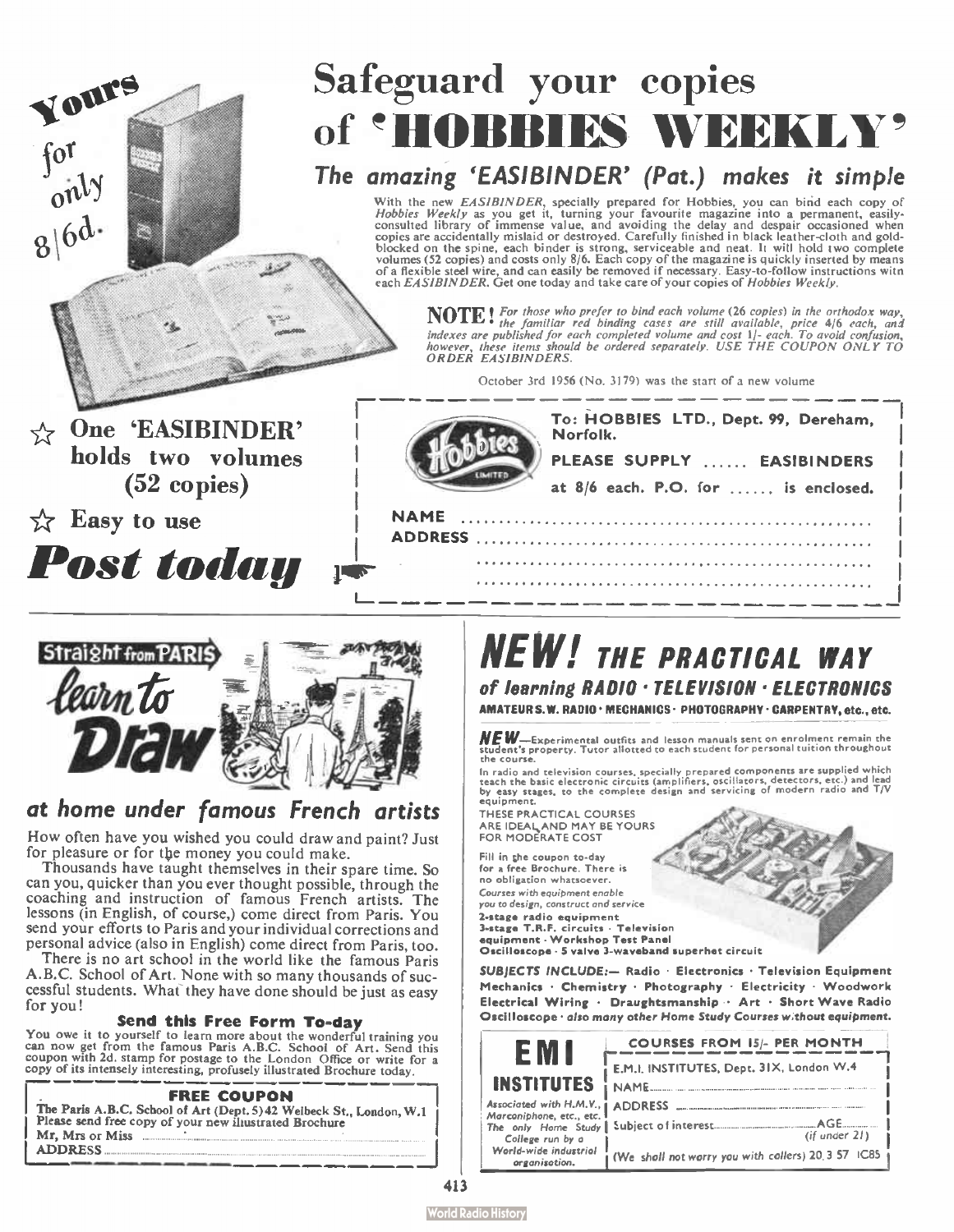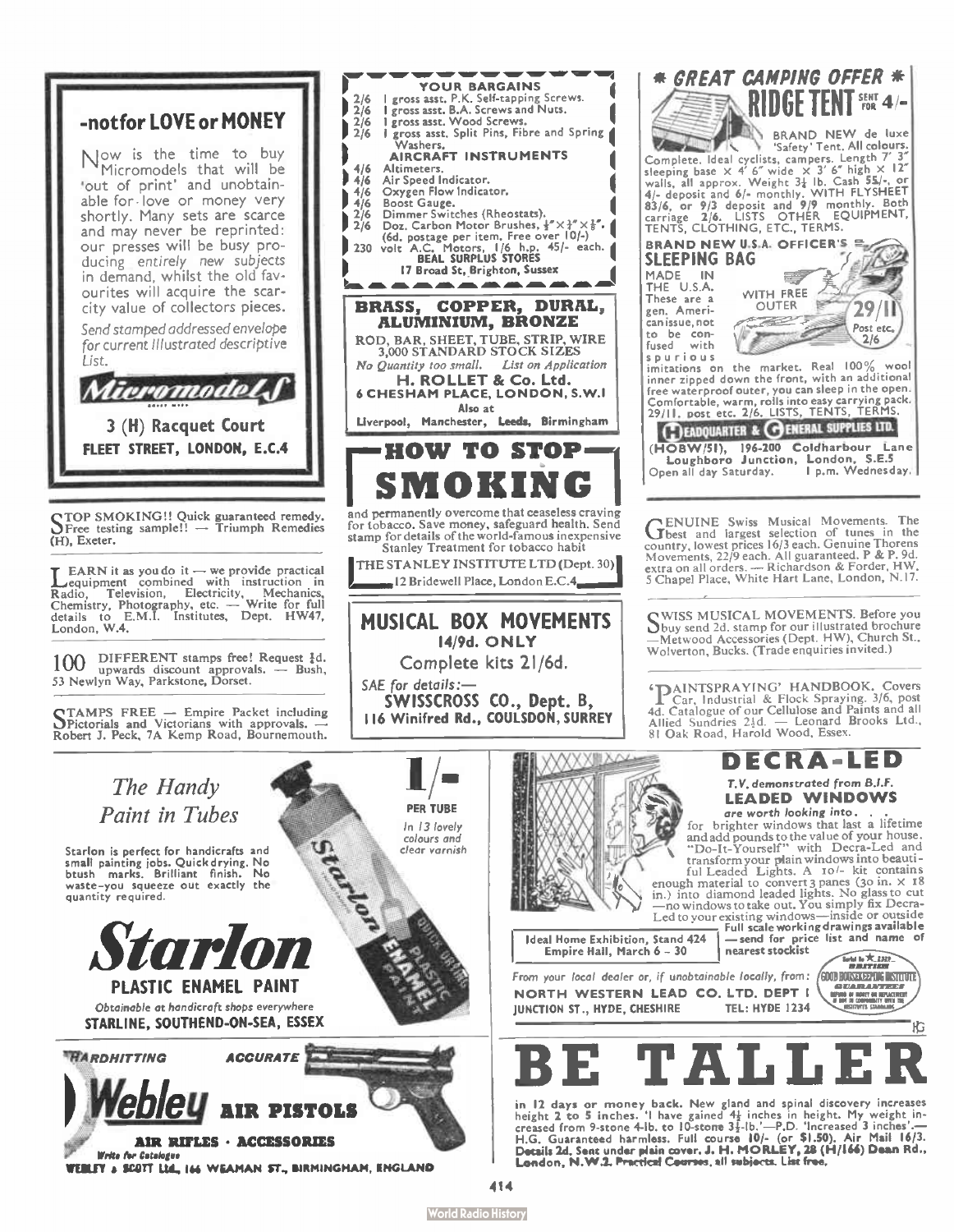